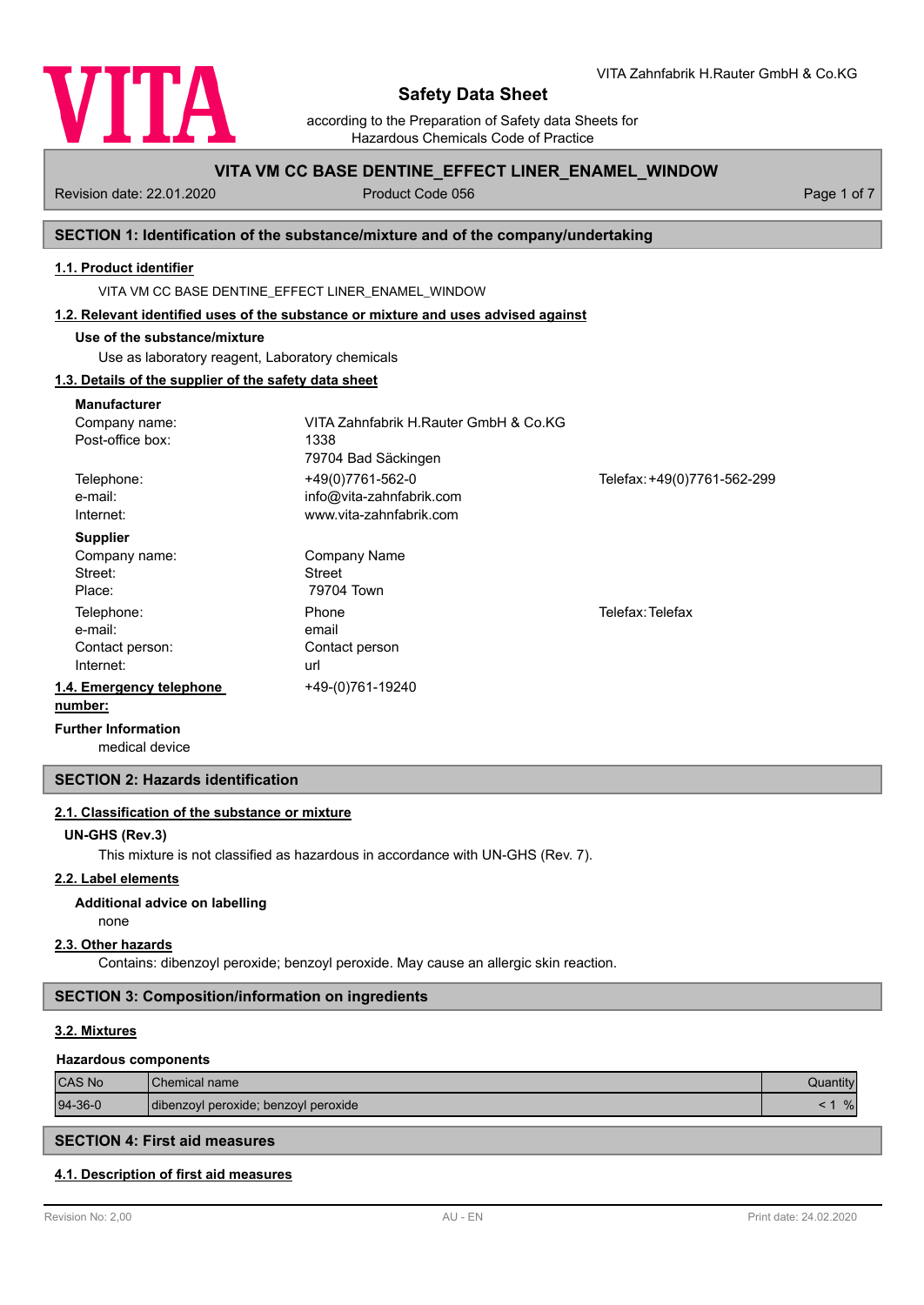

according to the Preparation of Safety data Sheets for Hazardous Chemicals Code of Practice

## **VITA VM CC BASE DENTINE\_EFFECT LINER\_ENAMEL\_WINDOW**

Revision date: 22.01.2020 **Page 2 of 7** No. 2020 **Page 2 of 7** No. 2020 **Page 2 of 7** No. 2020 **Page 2 of 7** No. 2020

## **General information**

When in doubt or if symptoms are observed, get medical advice.

#### **After inhalation**

Provide fresh air. When in doubt or if symptoms are observed, get medical advice.

## **After contact with skin**

After contact with skin, wash immediately with plenty of water and soap. Take off immediately all contaminated clothing and wash it before reuse. If skin irritation or rash occurs: Get medical advice/attention.

#### **After contact with eyes**

Rinse immediately carefully and thoroughly with eye-bath or water. In case of eye irritation consult an ophthalmologist. Remove contact lenses, if present and easy to do. Continue rinsing.

#### **After ingestion**

Rinse mouth immediately and drink plenty of water. Observe risk of aspiration if vomiting occurs. Never give anything by mouth to an unconscious person or a person with cramps. When in doubt or if symptoms are observed, get medical advice.

#### **4.2. Most important symptoms and effects, both acute and delayed**

No information available.

## **4.3. Indication of any immediate medical attention and special treatment needed**

Treat symptomatically.

## **SECTION 5: Firefighting measures**

## **5.1. Extinguishing media**

#### **Suitable extinguishing media**

Co-ordinate fire-fighting measures to the fire surroundings.

## **5.2. Special hazards arising from the substance or mixture**

Non-flammable.

## **5.3. Advice for firefighters**

Wear a self-contained breathing apparatus and chemical protective clothing. Full protection suit.

## **Additional information**

Suppress gases/vapours/mists with water spray jet. Collect contaminated fire extinguishing water separately. Do not allow entering drains or surface water.

## **SECTION 6: Accidental release measures**

## **6.1. Personal precautions, protective equipment and emergency procedures**

Provide adequate ventilation. Avoid dust formation. Do not breathe dust. Avoid contact with skin, eyes and clothes. Use personal protection equipment. Remove persons to safety.

#### **6.2. Environmental precautions**

Do not allow to enter into surface water or drains.

## **6.3. Methods and material for containment and cleaning up**

Take up mechanically. Treat the recovered material as prescribed in the section on waste disposal.

## **6.4. Reference to other sections**

Safe handling: see section 7 Personal protection equipment: see section 8 Disposal: see section 13

## **SECTION 7: Handling and storage**

#### **7.1. Precautions for safe handling**

#### **Advice on safe handling**

Provide adequate ventilation. Avoid dust formation. Do not breathe dust. Avoid contact with skin, eyes and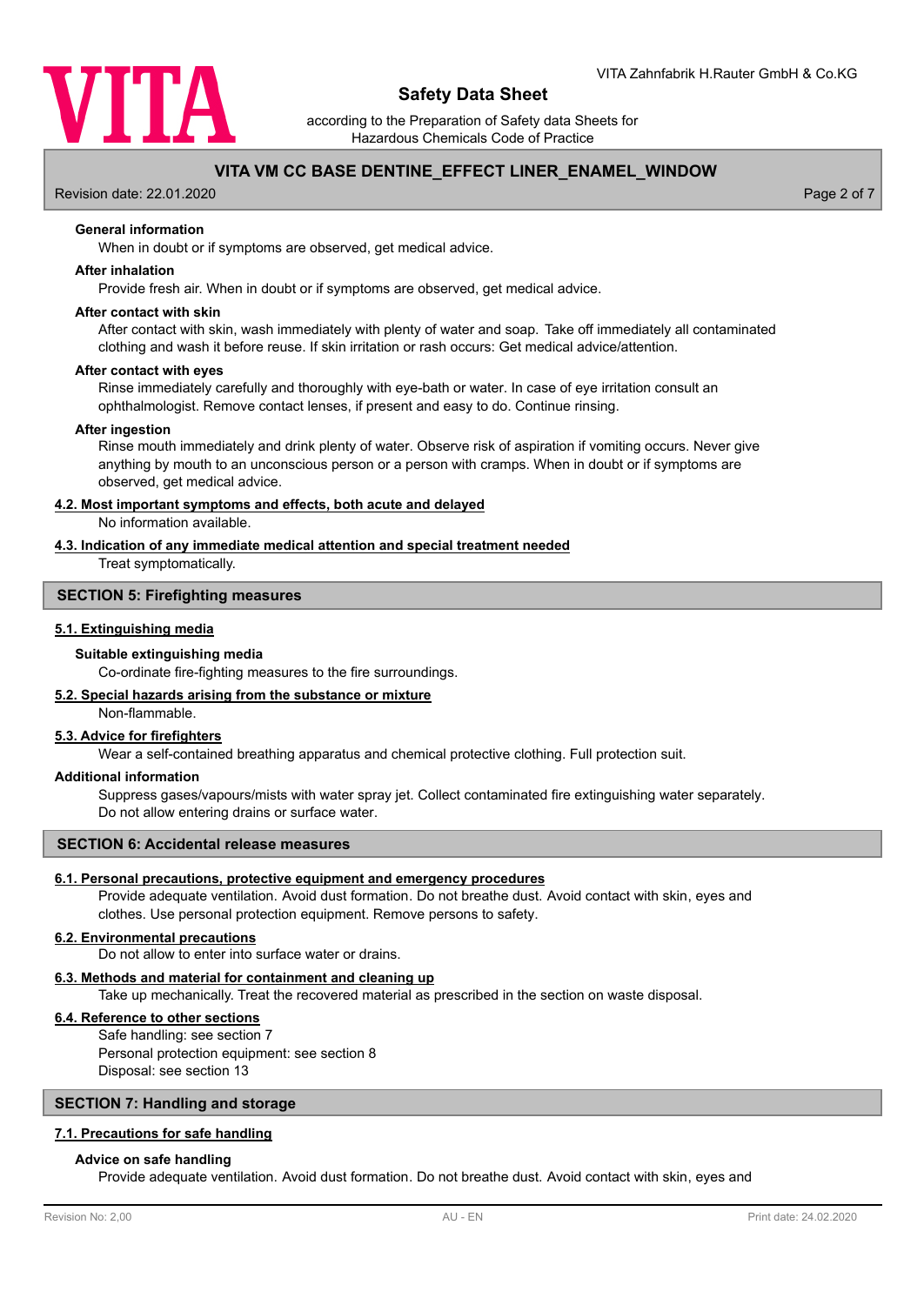

according to the Preparation of Safety data Sheets for Hazardous Chemicals Code of Practice

## **VITA VM CC BASE DENTINE\_EFFECT LINER\_ENAMEL\_WINDOW**

Revision date: 22.01.2020 **Page 3 of 7** and 7 and 7 and 7 and 7 and 7 and 7 and 7 and 7 and 7 and 7 and 7 and 7 and 7 and 7 and 7 and 7 and 7 and 7 and 7 and 7 and 7 and 7 and 7 and 7 and 7 and 7 and 7 and 7 and 7 and 7 an

clothes. Use personal protection equipment.

# **Advice on protection against fire and explosion**

Usual measures for fire prevention.

## **7.2. Conditions for safe storage, including any incompatibilities**

# **Requirements for storage rooms and vessels**

Keep container tightly closed.

# **Hints on joint storage**

No information available.

## **7.3. Specific end use(s)**

Use as laboratory reagent, Laboratory chemicals

## **SECTION 8: Exposure controls/personal protection**

## **8.1. Control parameters**

# **Additional advice on limit values**

Value: dibenzoyl peroxide; benzoyl peroxide:

5 mg/m³ TWA

Source: Workplace exposure standards for airborne contaminants, Publication date: 16 December 2019

#### **8.2. Exposure controls**



## **Appropriate engineering controls**

Provide adequate ventilation as well as local exhaustion at critical locations.

## **Protective and hygiene measures**

Remove contaminated, saturated clothing immediately. Draw up and observe skin protection programme. Wash hands and face before breaks and after work and take a shower if necessary . When using do not eat, drink, smoke, sniff. Do not breathe dust/fume/gas/mist/vapours/spray. Avoid dust formation. Avoid contact with skin, eyes and clothes.

## **Eye/face protection**

Wear eye protection/face protection.

## **Hand protection**

Wear suitable gloves.

Suitable material: NBR (Nitrile rubber) Breakthrough time (maximum wearing time) 480 min

The quality of the protective gloves resistant to chemicals must be chosen as a function of the specific working place concentration and quantity of hazardous substances. For special purposes, it is recommended to check the resistance to chemicals of the protective gloves mentioned above together with the supplier of these gloves.

#### **Skin protection**

Use of protective clothing.

## **Respiratory protection**

Provide adequate ventilation as well as local exhaustion at critical locations.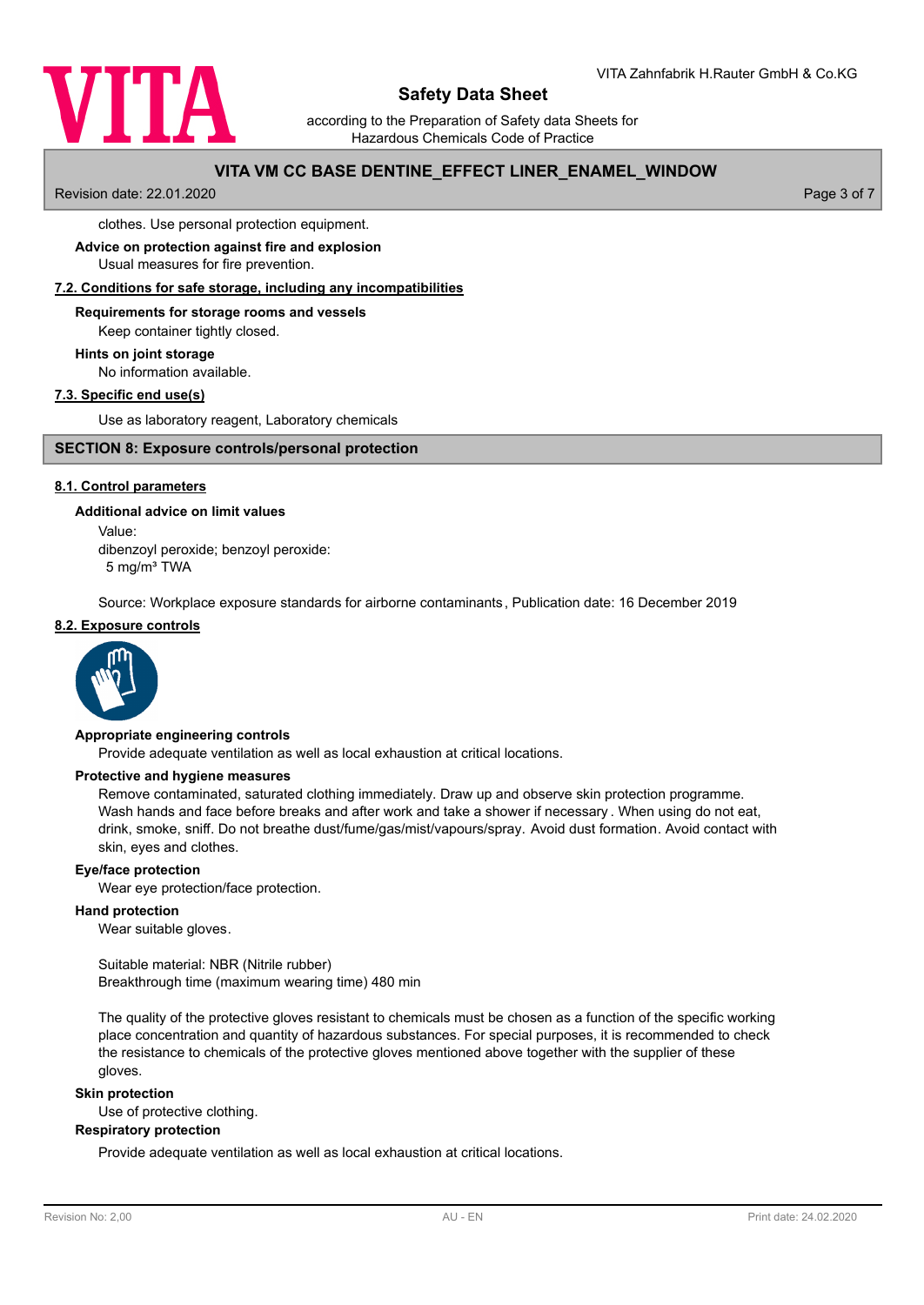

according to the Preparation of Safety data Sheets for Hazardous Chemicals Code of Practice

## **VITA VM CC BASE DENTINE\_EFFECT LINER\_ENAMEL\_WINDOW**

Revision date: 22.01.2020 **Page 4 of 7** 

# **Environmental exposure controls**

Avoid release to the environment.

# **SECTION 9: Physical and chemical properties**

## Physical state: solid **9.1. Information on basic physical and chemical properties**

| Colour:<br>Odour:                                             | Trade name/designation<br>characteristic |                                  |
|---------------------------------------------------------------|------------------------------------------|----------------------------------|
| pH-Value:                                                     |                                          | not determined                   |
| Changes in the physical state                                 |                                          |                                  |
| Melting point:                                                |                                          | not determined                   |
| Initial boiling point and boiling range:                      |                                          | not determined                   |
| Flash point:                                                  |                                          | >250 °C                          |
| Flammability                                                  |                                          |                                  |
| Solid:                                                        |                                          | not determined                   |
| Gas:                                                          |                                          | not applicable                   |
| <b>Explosive properties</b><br>The product is not: Explosive. |                                          |                                  |
| Lower explosion limits:                                       |                                          | not determined                   |
| Upper explosion limits:                                       |                                          | not determined                   |
| Ignition temperature:                                         |                                          | not determined                   |
| <b>Auto-ignition temperature</b><br>Solid:<br>Gas:            |                                          | not determined<br>not applicable |
| Decomposition temperature:                                    |                                          | not determined                   |
| <b>Oxidizing properties</b><br>Not oxidising.                 |                                          |                                  |
| Vapour pressure:<br>(at 50 $°C$ )                             |                                          | <=1100 hPa                       |
| Density:                                                      |                                          | not determined                   |
| Water solubility:                                             |                                          | No                               |
| Solubility in other solvents<br>not determined                |                                          |                                  |
| Partition coefficient:                                        |                                          | not determined                   |
| Viscosity / dynamic:                                          |                                          | not determined                   |
| Viscosity / kinematic:                                        |                                          | not determined                   |
| Vapour density:                                               |                                          | not determined                   |
| Evaporation rate:                                             |                                          | not determined                   |
| 9.2. Other information                                        |                                          |                                  |
| Solid content:                                                |                                          | 100,0 %                          |
| Odour threshold: not determined                               |                                          |                                  |

# **SECTION 10: Stability and reactivity**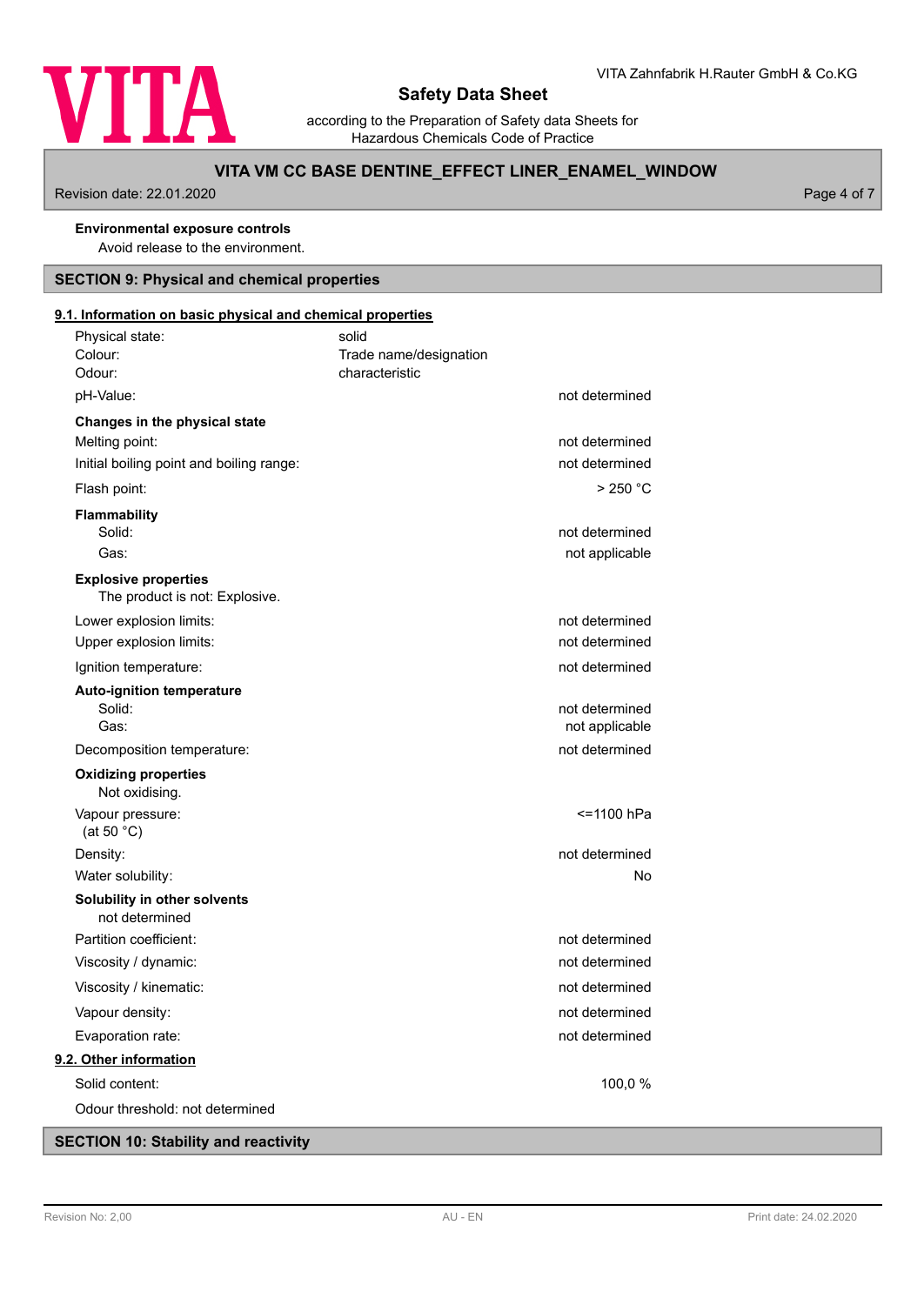

according to the Preparation of Safety data Sheets for Hazardous Chemicals Code of Practice

## **VITA VM CC BASE DENTINE\_EFFECT LINER\_ENAMEL\_WINDOW**

Revision date: 22.01.2020 Page 5 of 7

#### **10.1. Reactivity**

No hazardous reaction when handled and stored according to provisions.

#### **10.2. Chemical stability**

The product is stable under storage at normal ambient temperatures.

#### **10.3. Possibility of hazardous reactions**

No known hazardous reactions.

#### **10.4. Conditions to avoid**

No information available.

#### **10.5. Incompatible materials**

No information available.

#### **10.6. Hazardous decomposition products**

No known hazardous decomposition products.

## **SECTION 11: Toxicological information**

#### **11.1. Information on toxicological effects**

#### **Acute toxicity**

Based on available data, the classification criteria are not met.

#### **Irritation and corrosivity**

Based on available data, the classification criteria are not met.

#### **Sensitising effects**

Based on available data, the classification criteria are not met.

Contains: dibenzoyl peroxide; benzoyl peroxide. May cause an allergic skin reaction.

## **Carcinogenic/mutagenic/toxic effects for reproduction**

Based on available data, the classification criteria are not met.

#### **STOT-single exposure**

Based on available data, the classification criteria are not met.

#### **STOT-repeated exposure**

Based on available data, the classification criteria are not met.

## **Aspiration hazard**

Based on available data, the classification criteria are not met.

## **SECTION 12: Ecological information**

## **12.1. Toxicity**

The product is not: Ecotoxic.

## **12.2. Persistence and degradability**

The product has not been tested.

## **12.3. Bioaccumulative potential**

The product has not been tested.

## **12.4. Mobility in soil**

The product has not been tested.

#### **12.5. Other adverse effects**

No information available.

#### **Further information**

Avoid release to the environment.

## **SECTION 13: Disposal considerations**

#### **13.1. Waste treatment methods**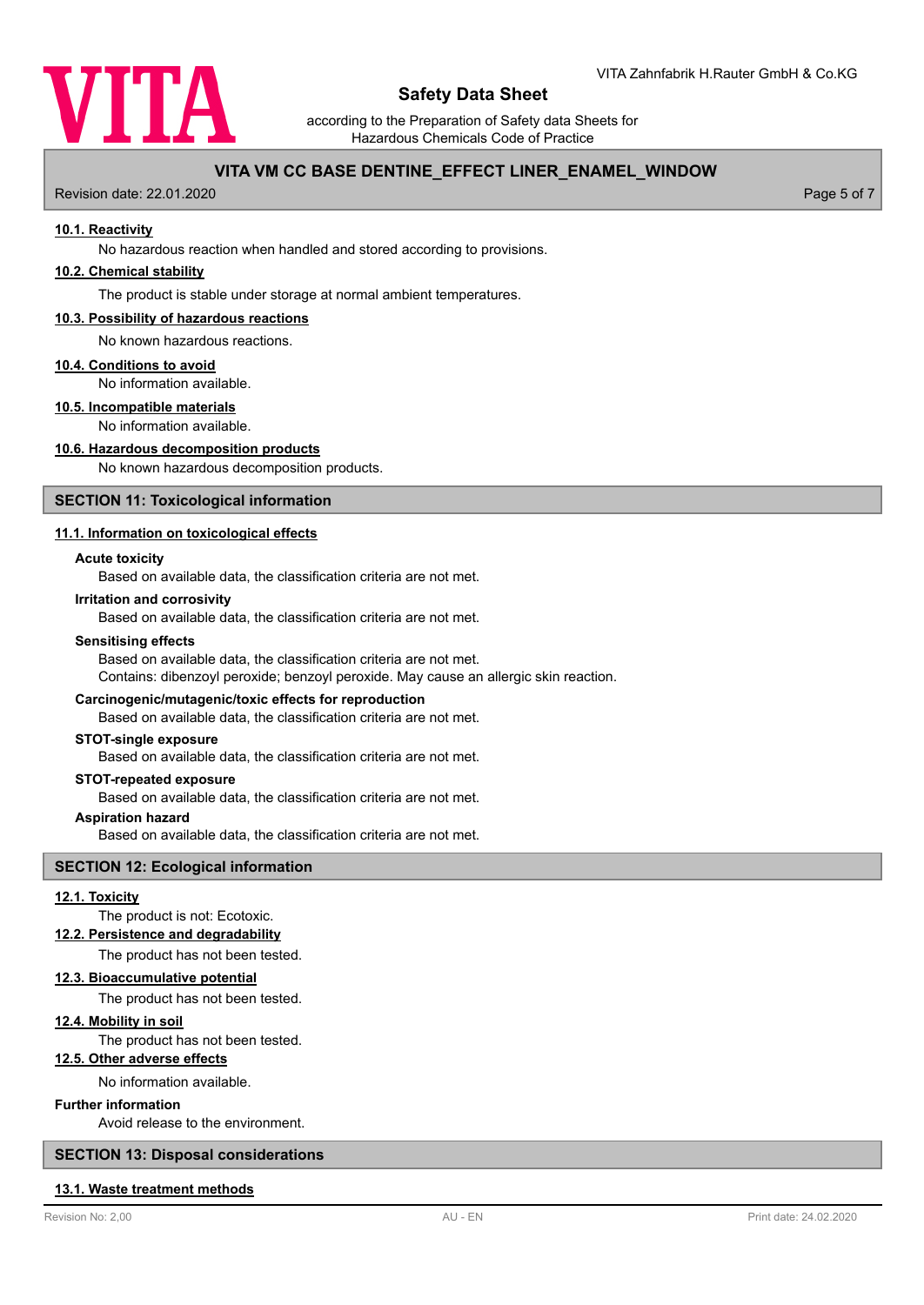

according to the Preparation of Safety data Sheets for Hazardous Chemicals Code of Practice

## **VITA VM CC BASE DENTINE\_EFFECT LINER\_ENAMEL\_WINDOW**

Revision date: 22.01.2020 Page 6 of 7

#### **Disposal recommendations**

Do not allow to enter into surface water or drains. Dispose of waste according to applicable legislation.

## **Contaminated packaging**

Wash with plenty of water. Completely emptied packages can be recycled.

## **SECTION 14: Transport information**

#### **Land transport (ADG)**

| 14.1. UN number:                                                                           | No dangerous good in sense of this transport regulation. |  |  |
|--------------------------------------------------------------------------------------------|----------------------------------------------------------|--|--|
| 14.2. UN proper shipping name:                                                             | No dangerous good in sense of this transport regulation. |  |  |
| <u>14.3. Transport hazard class(es):</u>                                                   | No dangerous good in sense of this transport regulation. |  |  |
| 14.4. Packing group:                                                                       | No dangerous good in sense of this transport regulation. |  |  |
| <b>Marine transport (IMDG)</b>                                                             |                                                          |  |  |
| <u>14.1. UN number:</u>                                                                    | No dangerous good in sense of this transport regulation. |  |  |
| <u>14.2. UN proper shipping name:</u>                                                      | No dangerous good in sense of this transport regulation. |  |  |
| <u>14.3. Transport hazard class(es):</u>                                                   | No dangerous good in sense of this transport regulation. |  |  |
| 14.4. Packing group:                                                                       | No dangerous good in sense of this transport regulation. |  |  |
| Air transport (ICAO-TI/IATA-DGR)                                                           |                                                          |  |  |
| 14.1. UN number:                                                                           | No dangerous good in sense of this transport regulation. |  |  |
| <u>14.2. UN proper shipping name:</u>                                                      | No dangerous good in sense of this transport regulation. |  |  |
| 14.3. Transport hazard class(es):                                                          | No dangerous good in sense of this transport regulation. |  |  |
| 14.4. Packing group:                                                                       | No dangerous good in sense of this transport regulation. |  |  |
| 14.5. Environmental hazards                                                                |                                                          |  |  |
| ENVIRONMENTALLY HAZARDOUS:                                                                 | no                                                       |  |  |
| 14.6. Special precautions for user                                                         |                                                          |  |  |
| No information available.                                                                  |                                                          |  |  |
| 14.7. Transport in bulk according to Annex II of Marpol and the IBC Code<br>not applicable |                                                          |  |  |
| <b>SECTION 15: Regulatory information</b>                                                  |                                                          |  |  |

# **15.1. Safety, health and environmental regulations/legislation specific for the substance or mixture**

## **National regulatory information**

#### **Additional information**

AICS:

dibenzoyl peroxide; benzoyl peroxide: Yes.

SUSMP: dibenzoyl peroxide; benzoyl peroxide: Yes.

## **SECTION 16: Other information**

## **Abbreviations and acronyms**

ACGIH: American Conference of Governmental Industrial Hygienists ADG: Australian Dangerous Goods AICS: Australian Inventory of Chemical Substances ICAO: International Civil Aviation Organization IMDG: International Maritime Code for Dangerous Goods IATA: International Air Transport Association